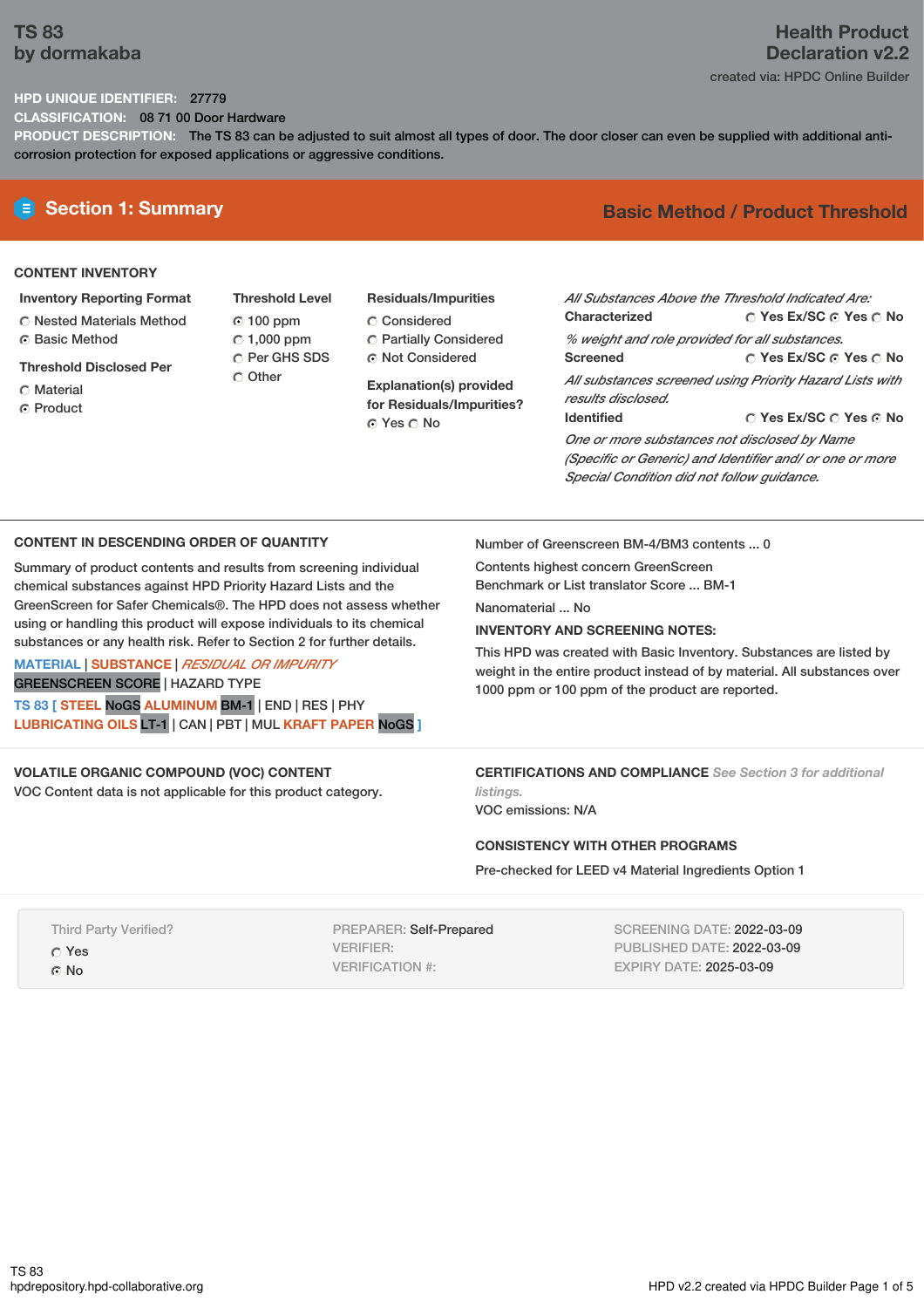This section lists contents in a product based on specific threshold(s) and reports detailed health information including hazards. This HPD uses the *inventory method indicated above, which is one of three possible methods:*

- *Basic Inventory method with Product-level threshold.*
- *Nested Material Inventory method with Product-level threshold*
- *Nested Material Inventory method with individual Material-level thresholds*

Definitions and requirements for the three inventory methods and requirements for each data field can be found in the HPD Open Standard version *2.2, available on the HPDC website at: [www.hpd-collaborative.org/hpd-2-2-standard](https://www.hpd-collaborative.org/hpd-2-2-standard)*

#### **TS 83**

PRODUCT THRESHOLD: 100 ppm RESIDUALS AND IMPURITIES CONSIDERED: No

RESIDUALS AND IMPURITIES NOTES: No residuals or impurities are expected in these materials at or above the inventory threshold. dormakaba products consist of finished components, and no chemical reactions are needed to develop our products.

OTHER PRODUCT NOTES: -

| <b>STEEL</b>         |                                                                |          |                 | ID: 12597-69-2                                 |
|----------------------|----------------------------------------------------------------|----------|-----------------|------------------------------------------------|
|                      | HAZARD SCREENING METHOD: Pharos Chemical and Materials Library |          |                 | HAZARD SCREENING DATE: 2022-03-10 4:03:00      |
| %: 56,0000 - 56,0000 | GS: NoGS                                                       | RC: Both | NANO: No        | <b>SUBSTANCE ROLE: Hardware</b>                |
| <b>HAZARD TYPE</b>   | AGENCY AND LIST TITLES                                         |          | <b>WARNINGS</b> |                                                |
| None found           |                                                                |          |                 | No warnings found on HPD Priority Hazard Lists |
|                      |                                                                |          |                 |                                                |

SUBSTANCE NOTES: -

| ID: 7429-90-5                                                                                                                                             |  |  |
|-----------------------------------------------------------------------------------------------------------------------------------------------------------|--|--|
| HAZARD SCREENING DATE: 2022-03-10 4:03:01                                                                                                                 |  |  |
| <b>SUBSTANCE ROLE: Hardware</b>                                                                                                                           |  |  |
|                                                                                                                                                           |  |  |
| <b>Potential Endocrine Disruptor</b>                                                                                                                      |  |  |
| Asthmagen (Rs) - sensitizer-induced                                                                                                                       |  |  |
| H228 - Flammable solid [Flammable solids - Category 1<br>or $2$ ]                                                                                         |  |  |
| H261 - In contact with water releases flammable gases<br>[Substances and mixtures which, in contact with water,<br>emit flammable gases - Category 2 or 3 |  |  |
|                                                                                                                                                           |  |  |

SUBSTANCE NOTES: -

| <b>LUBRICATING OILS</b><br>ID: <b>74869-22-0</b> |                                                                |                |                 |                                           |
|--------------------------------------------------|----------------------------------------------------------------|----------------|-----------------|-------------------------------------------|
|                                                  | HAZARD SCREENING METHOD: Pharos Chemical and Materials Library |                |                 | HAZARD SCREENING DATE: 2022-03-10 4:03:02 |
| %: 5.0000 - 5.0000                               | $GS: LT-1$                                                     | <b>RC: UNK</b> | NANO: <b>No</b> | <b>SUBSTANCE ROLE: Lubricant</b>          |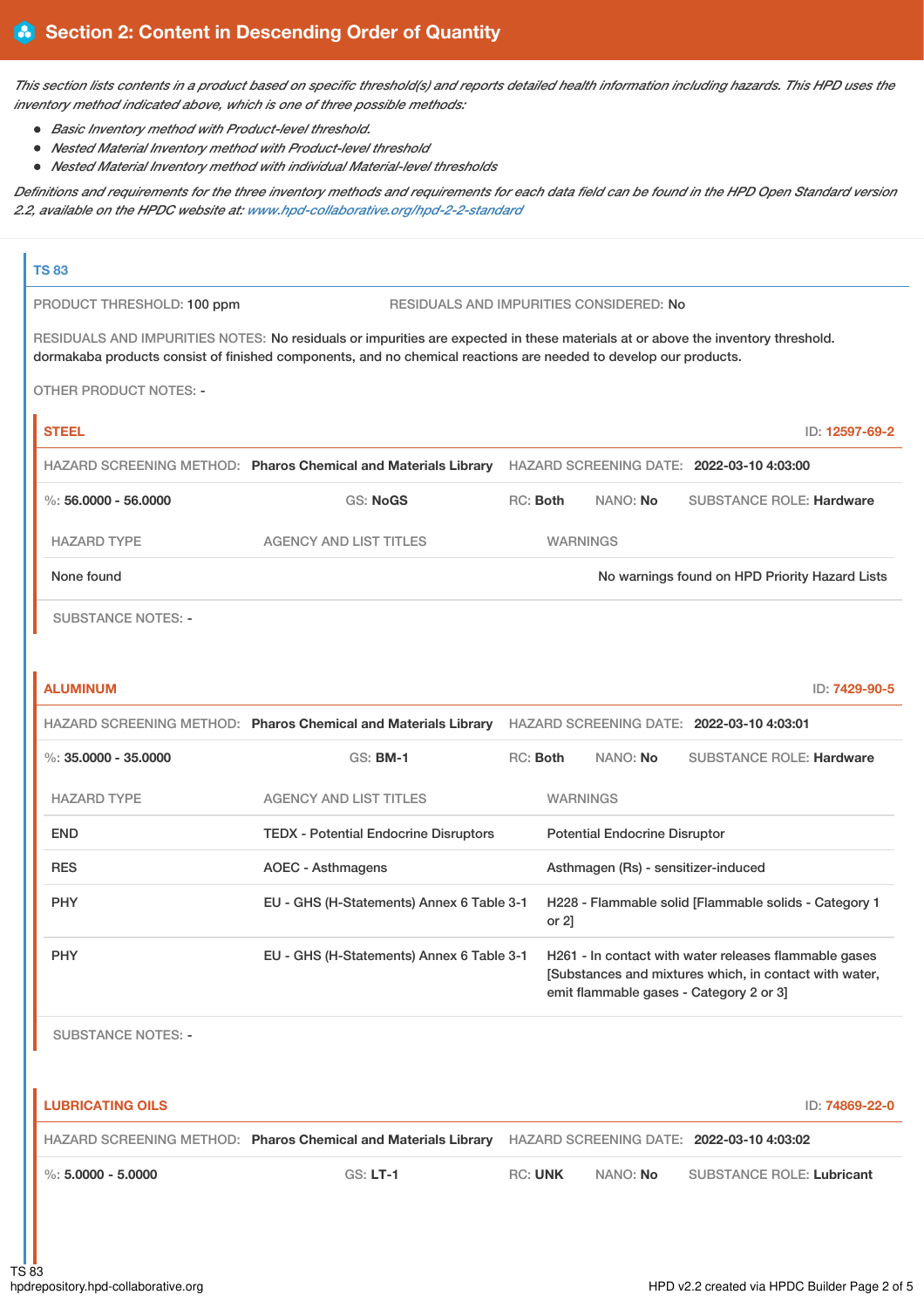| <b>HAZARD TYPE</b>        | <b>AGENCY AND LIST TITLES</b>                                  |                                                                  |           | <b>WARNINGS</b>    |                                                                                                   |                    |
|---------------------------|----------------------------------------------------------------|------------------------------------------------------------------|-----------|--------------------|---------------------------------------------------------------------------------------------------|--------------------|
| <b>CAN</b>                | <b>EU - REACH Annex XVII CMRs</b>                              |                                                                  |           |                    | Carcinogen Category 2 - Substances which should be<br>regarded as if they are Carcinogenic to man |                    |
| <b>CAN</b>                | <b>EU - Annex VI CMRs</b>                                      |                                                                  |           | on animal evidence | Carcinogen Category 1B - Presumed Carcinogen based                                                |                    |
| <b>PBT</b>                | <b>EC - CEPA DSL</b>                                           |                                                                  |           | (PBiTH) to humans  | Persistent, Bioaccumulative and inherently Toxic                                                  |                    |
| <b>MUL</b>                | ChemSec - SIN List                                             |                                                                  | Toxicant  |                    | CMR - Carcinogen, Mutagen &/or Reproductive                                                       |                    |
| <b>CAN</b>                | <b>GHS - Australia</b>                                         | H350 - May cause cancer [Carcinogenicity - Category<br>1A or 1B] |           |                    |                                                                                                   |                    |
| CAN                       | EU - GHS (H-Statements) Annex 6 Table 3-1                      |                                                                  | 1A or 1B] |                    | H350 - May cause cancer [Carcinogenicity - Category                                               |                    |
| <b>SUBSTANCE NOTES: -</b> |                                                                |                                                                  |           |                    |                                                                                                   |                    |
| <b>KRAFT PAPER</b>        |                                                                |                                                                  |           |                    |                                                                                                   | ID: Not registered |
|                           | HAZARD SCREENING METHOD: Pharos Chemical and Materials Library |                                                                  |           |                    | HAZARD SCREENING DATE: 2022-03-10 4:03:03                                                         |                    |
| %: $4.0000 - 4.0000$      | <b>GS: NoGS</b>                                                | RC: Both                                                         |           | NANO: No           | <b>SUBSTANCE ROLE: Hardware</b>                                                                   |                    |
| <b>HAZARD TYPE</b>        | <b>AGENCY AND LIST TITLES</b>                                  |                                                                  |           | <b>WARNINGS</b>    |                                                                                                   |                    |
| None found                |                                                                |                                                                  |           |                    | No warnings found on HPD Priority Hazard Lists                                                    |                    |
| <b>SUBSTANCE NOTES: -</b> |                                                                |                                                                  |           |                    |                                                                                                   |                    |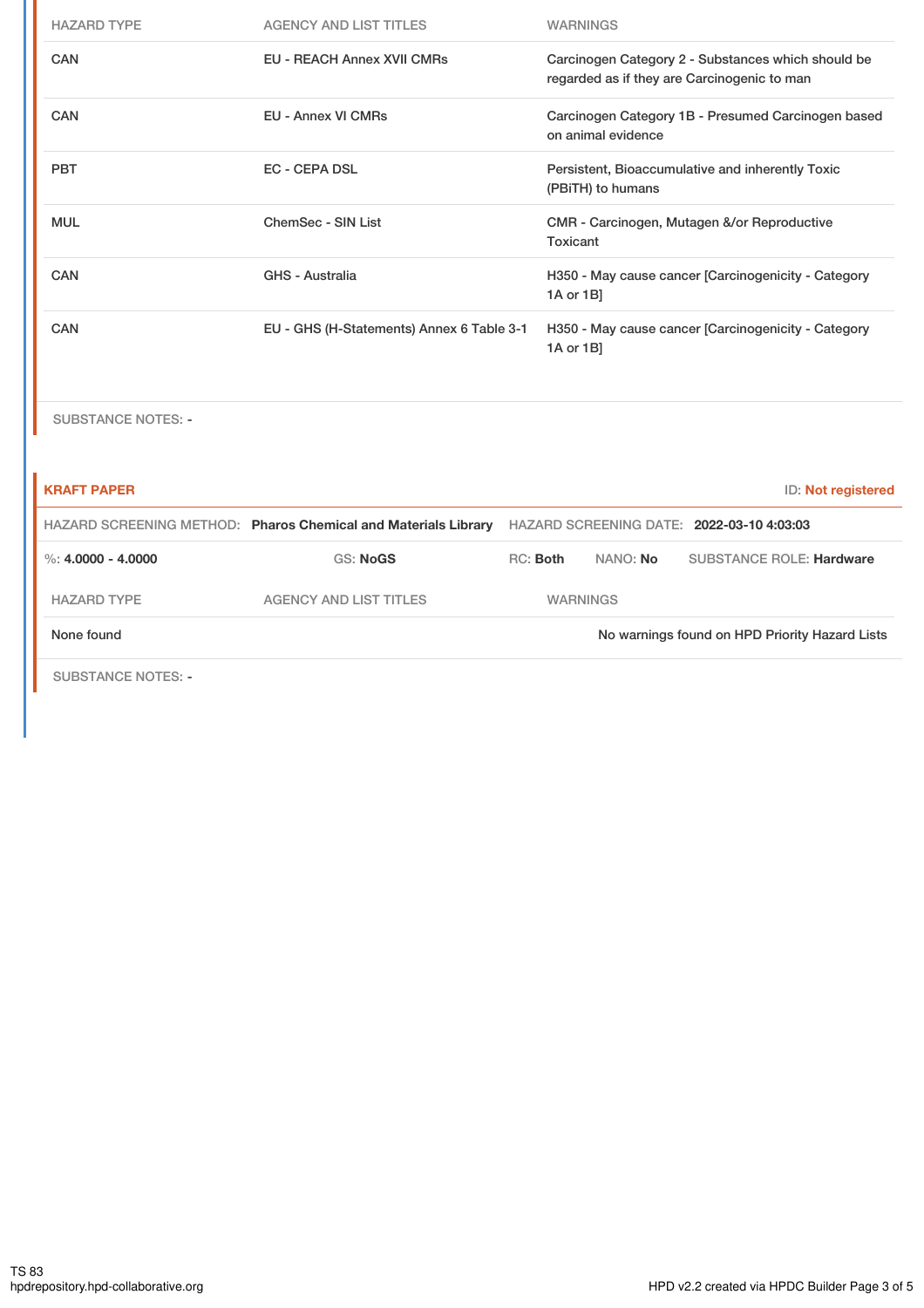This section lists applicable certification and standards compliance information for VOC emissions and VOC content. Other types of health or *environmental performance testing or certifications completed for the product may be provided.*

| <b>VOC EMISSIONS</b>                                               | N/A                                               |                       |
|--------------------------------------------------------------------|---------------------------------------------------|-----------------------|
| CERTIFYING PARTY: Self-declared<br><b>APPLICABLE FACILITIES: -</b> | ISSUE DATE: 2022-01-<br><b>EXPIRY DATE:</b><br>19 | CERTIFIER OR LAB: N/A |
| CERTIFICATE URL:                                                   |                                                   |                       |

CERTIFICATION AND COMPLIANCE NOTES: This HPD is for a product that is NOT liquid/wet applied.

## **Section 4: Accessories**

This section lists related products or materials that the manufacturer requires or recommends for installation (such as adhesives or fasteners), maintenance, cleaning, or operations. For information relating to the contents of these related products, refer to their applicable Health Product *Declarations, if available.*

No accessories are required for this product.

## **Section 5: General Notes**

dormakaba has resulted from the merger of the two well-established brands Dorma and Kaba, both known for their expertise in the area of smart and secure access solutions. Together we stand for more than 150 years of security and reliability. Our master brand dormakaba stands for our offering of products, solutions and services for secure access to buildings and rooms from a single source. Our global brand power supports us to become the trusted industry leader. For more information, please go to: www.dormakaba.com. The information contained in this HPD is to be used only as a voluntary information on our products. dormakaba makes no representation or warranty as to the completeness or accuracy of the information contained herein. The products and specifications set forth in this HPD are subject to change without notice and dormakaba disclaims any and all liability for such changes. The information contained herein is provided without warranties of any kind, either express or implied, and dormakaba disclaims any and all liability for typographical, printing, or production errors or changes affecting the specifications contained herein. dormakaba DISCLAIMS ALL WARRANTIES, EXPRESS OR IMPLIED, INCLUDING, BUT NOT LIMITED TO, THE IMPLIED WARRANTIES OF MERCHANTABILITY AND FITNESS FOR A PARTICULAR PURPOSE. IN NO EVENT WILL dormakaba BE LIABLE FOR ANY INCIDENTAL, INDIRECT OR CONSEQUENTIAL DAMAGES ARISING FROM THE SALE OR USE OF ANY PRODUCT. All sales of products shall be subject to dormakaba's applicable General Terms and Conditions, a copy of which will be provided by your local dormakaba organisation upon request.